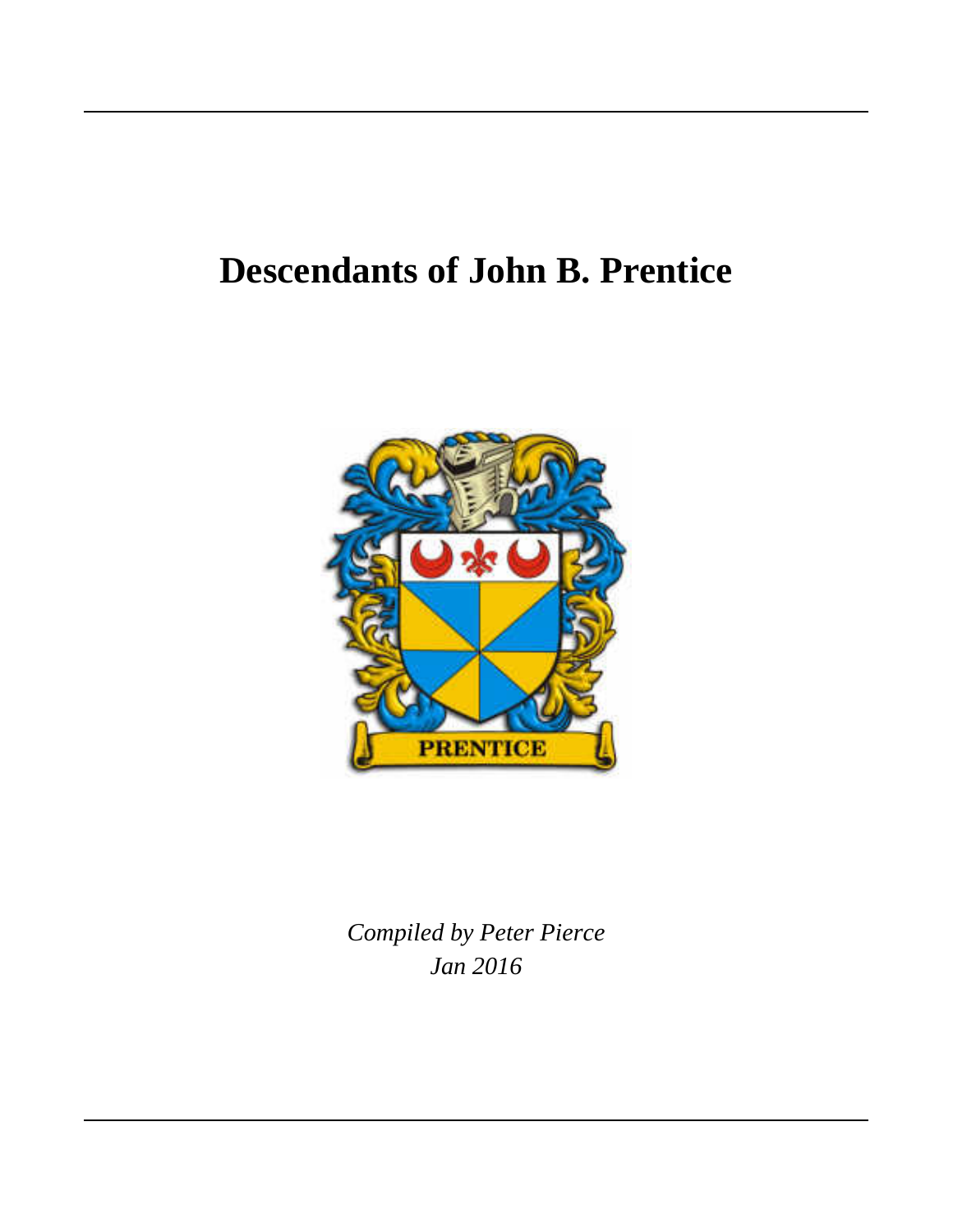## **Contents**

| Preface                                        | 3  |
|------------------------------------------------|----|
|                                                | 4  |
| Descendants of John B. Prentice, of Holden, MA | 5  |
|                                                | 8  |
|                                                | 9  |
|                                                | 10 |
|                                                |    |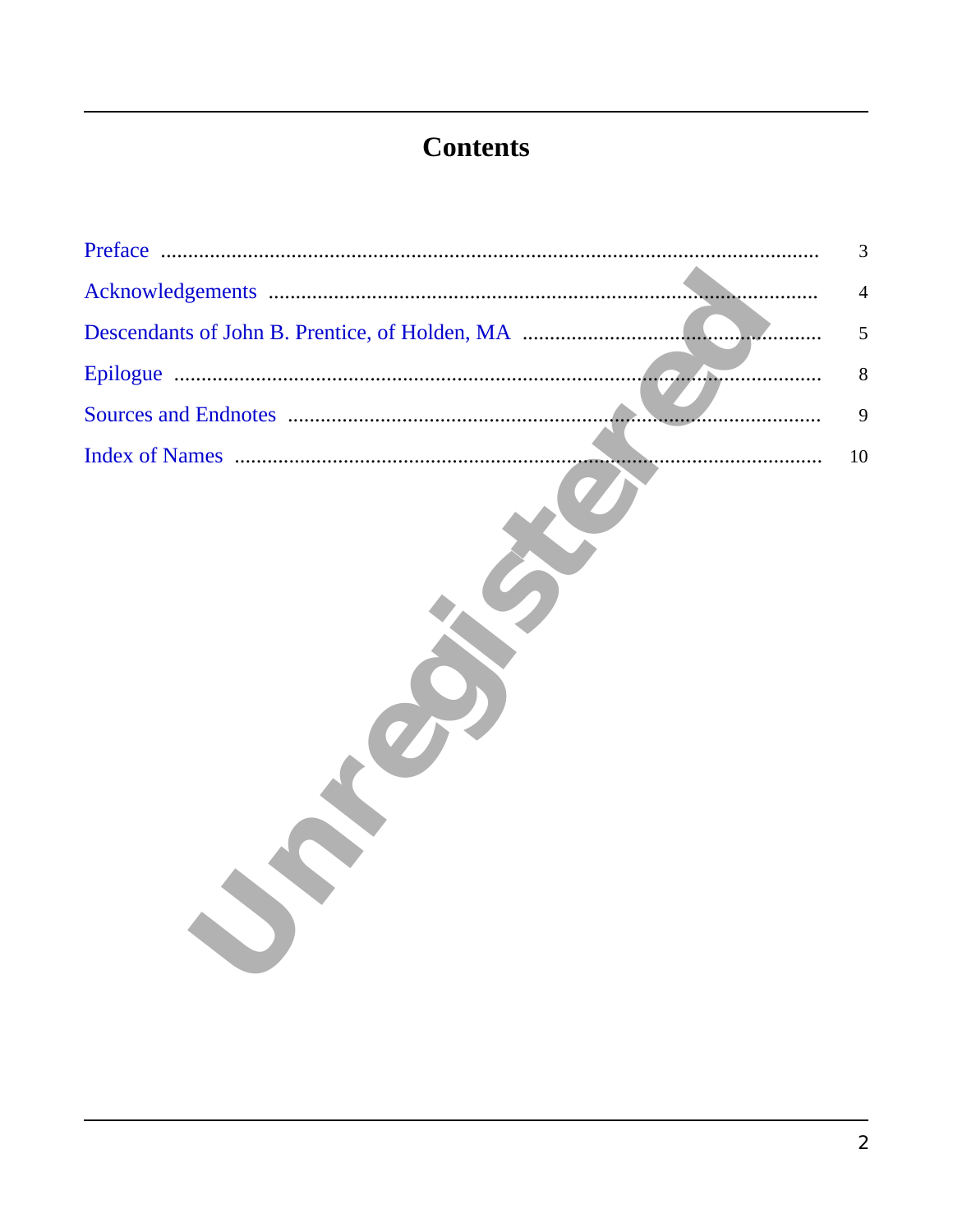#### **Preface**

<span id="page-2-0"></span>

*Ralph Prentice, circa 1840, Sturbridge, MA*

1993 in an altempt to document the family passers of the state of the scheme term of the booty soon developed into a compelling passion that three consumer weever would be the term of the term of the successive of the sime The research behind the genealogy presented here was begun in 1993 in an attempt to document the family history given to me by Shanna Prentice, my grandmother. What began as an off hours hobby soon developed into a compelling passion that threatened to consume my every waking moment. The trail started in Holden, Worcester County, Massachusetts, where John Prentice, Sr. made his home in the early 1700s. His ancestry is unknown, and there are at present no viable theories regarding his parentage. From there, the trail led to nearby Sturbridge where his grandson, Ralph, lived for most of his adult life.

In the mid-1800s many members of the family moved to the midwest, where our immediately family lives today. Letters between Ralph's daughter, Julia, and her husband, John Clark, survive today, and are in the possession of Frank Hollingsworth, of Ft. Worth, Texas. These letters tell the story of a difficult and sometimes deadly trek from the civilized town of Sturbridge, Massachusetts to the wilds of Nebraska. At least two children were

lost on the wagon train, stricken with what was probably diptheria.

The trail does not end in Nebraska; it continues on to Texas, California, and Illinois. But my story ends here, with Julia and her husband.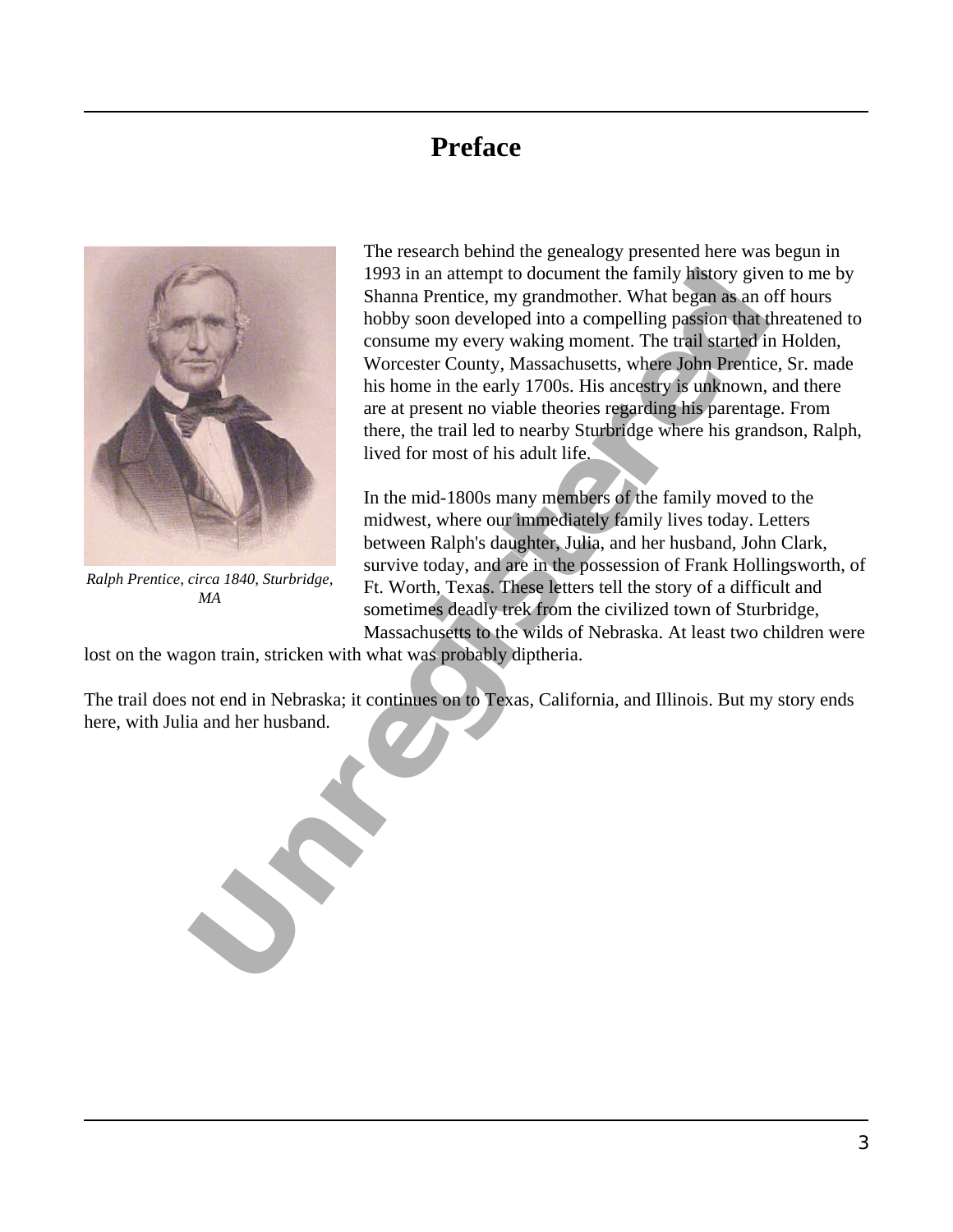#### **Acknowledgements**

<span id="page-3-0"></span>I would like to extend my deepest thanks to Shanna Prentice, for her efforst to put in writing the stories and traditions of the Prentice family. Her inspiration set me on a decade long journey.

of the Prentice family. Her inspiration set me on a decade long journey.<br>
OF Frank Hollingsworth for sending copies of the correspondence between Julia Prentical and Lexterd my gratitude to Sandra Collings, research librar Thanks also to Frank Hollingsworth for sending copies of the correspondence between Julia Prentice and her husband. I extend my gratitude to Sandra Collings, research librarian at the Holden Public Library, for her patience and understanding.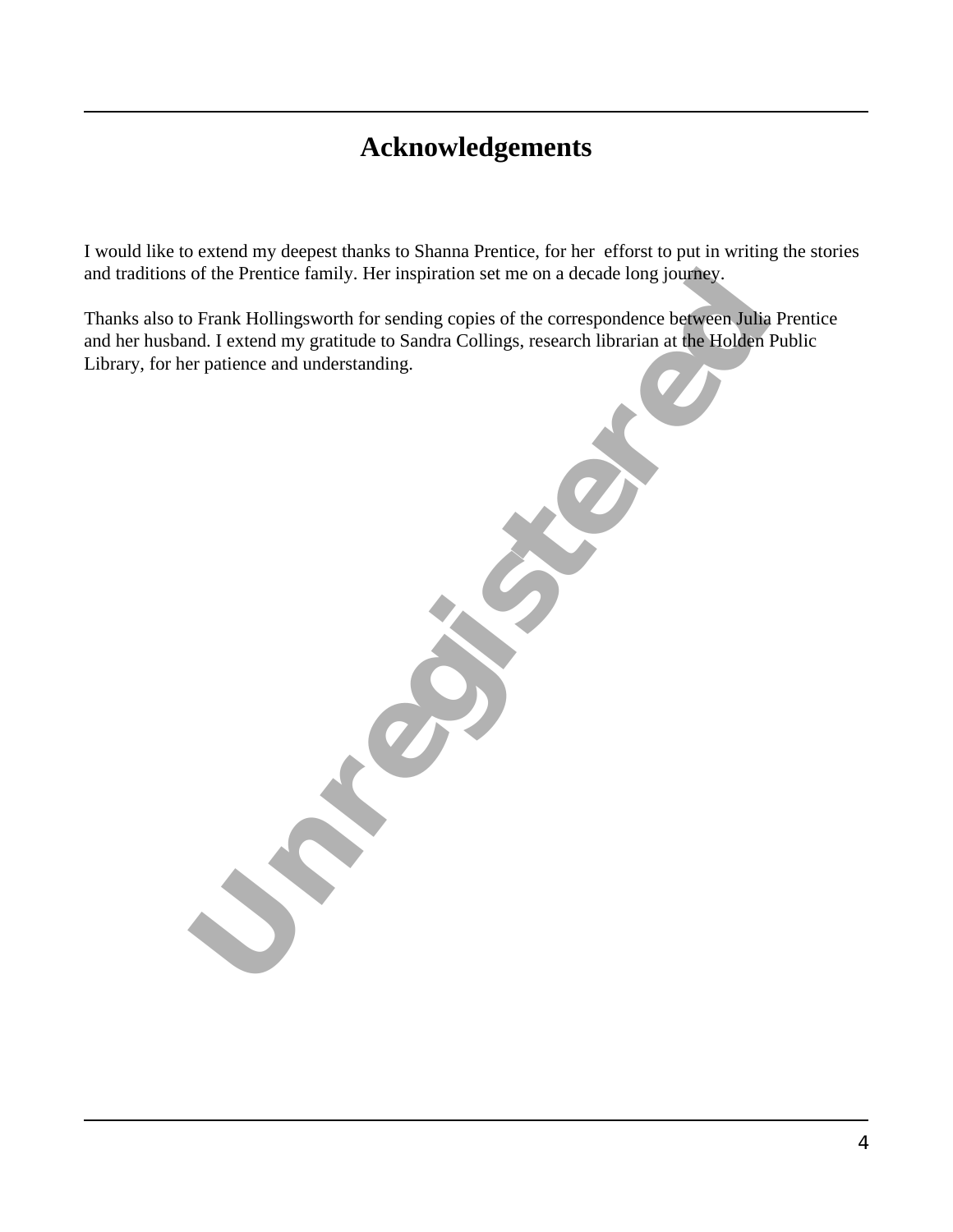#### **Descendants of John B. Prentice, of Holden, MA**

#### <span id="page-4-2"></span><span id="page-4-0"></span>**1. John B.<sup>1</sup> Prentice, Sr.** He married Martha Cobb.

John Prentice, Sr. was probably born about 1738 in Gloucester, Massachusetts. A J. Prentice sold land there in 1761, as recorded in the Essex County Deeds. In 1765, John Prentice, Sr. bought land in Holden, MA, per Worcester County Deeds.

<span id="page-4-8"></span>Children of John B. Prentice, Sr. and Martha Cobb:

- 2 i. **John B. Prentice, Jr.**, born 3 Mar 1774, in Holden, Worcester, MA, died 3 Mar 1841, in Holden, Worcester, MA. 2
	- ii. **Silas Prentice**.
	- iii. **Otis Prentice**.

<span id="page-4-7"></span><span id="page-4-1"></span>2. John B.<sup>2</sup> Prentice, Jr. *(John B.<sup>1</sup>)*, born 3 Mar 1774, in Holden, Worcester, MA, died 3 Mar 1841, in Holden, Worcester, MA.<sup>2</sup> He married Hannah before Oct 1795.

Only two children of John and Hannah Prentice are recorded in Holden, but there were probably others.

Children of John B. Prentice, Jr. and Hannah:

- 3 i. **Ralph D. Prentice**, born 27 Oct 1795, in Holden, Worcester, MA. 3
- 4 ii. **Hannah Prentice**, born 14 May 1797, in Holden, Worcester, MA,<sup>4</sup> died before 21 Sep 1834, in Holden, Worcester, MA.

<span id="page-4-4"></span>**EXECT:** SEE THE MANUAL MORE IN THE UNITED STATES WAS SERVERTED AND RESERVANCE SONE ASSOCIATE THE ESSEX COUNTY Deeds. I[n](#page-4-1) 1765, John P[r](#page-4-2)[e](#page-4-3)ntice SP. bought land in exacted in the Essex County Deeds. In 1765, John Prentice, SP. **3. Ralph D.<sup>3</sup> Prentice** (*John B.<sup>2</sup>, John B.<sup>1</sup>)*, born 27 Oct 1795, in Holden, Worcester, MA,<sup>3</sup> buried in Holden, Worcester, MA. He married Joanna Holbrook 1816, in Sturbridge, Worcester, MA.<sup>5</sup> She was the daughter of Marcus Holbrook and Joanna Darling. Joanna Holbrook was born 12 Jun 1797.

<span id="page-4-6"></span><span id="page-4-5"></span><span id="page-4-3"></span>Ralph Prentice was a surveyer and miller in Holden. In 1832 he purchased a corn mill from Jonathan Stone which he ran successfully for many years. He let his house as a tavern from 1840 to 1853, when travel on the Northside turnpike was at a peak.

Children of Ralph D. Prentice and Joanna Holbrook:

- 5 i. [Ralph Prentice](#page-5-1), born 27 Jan 1817, in Sturbridge, Worcester, MA.<sup>6</sup>
- 6 ii. **[Julia Prentice](#page-5-2)**, born 29 Jan 1819.
- 7 iii. **[Jonathan Prentice](#page-5-3)**, born 29 Aug 1821.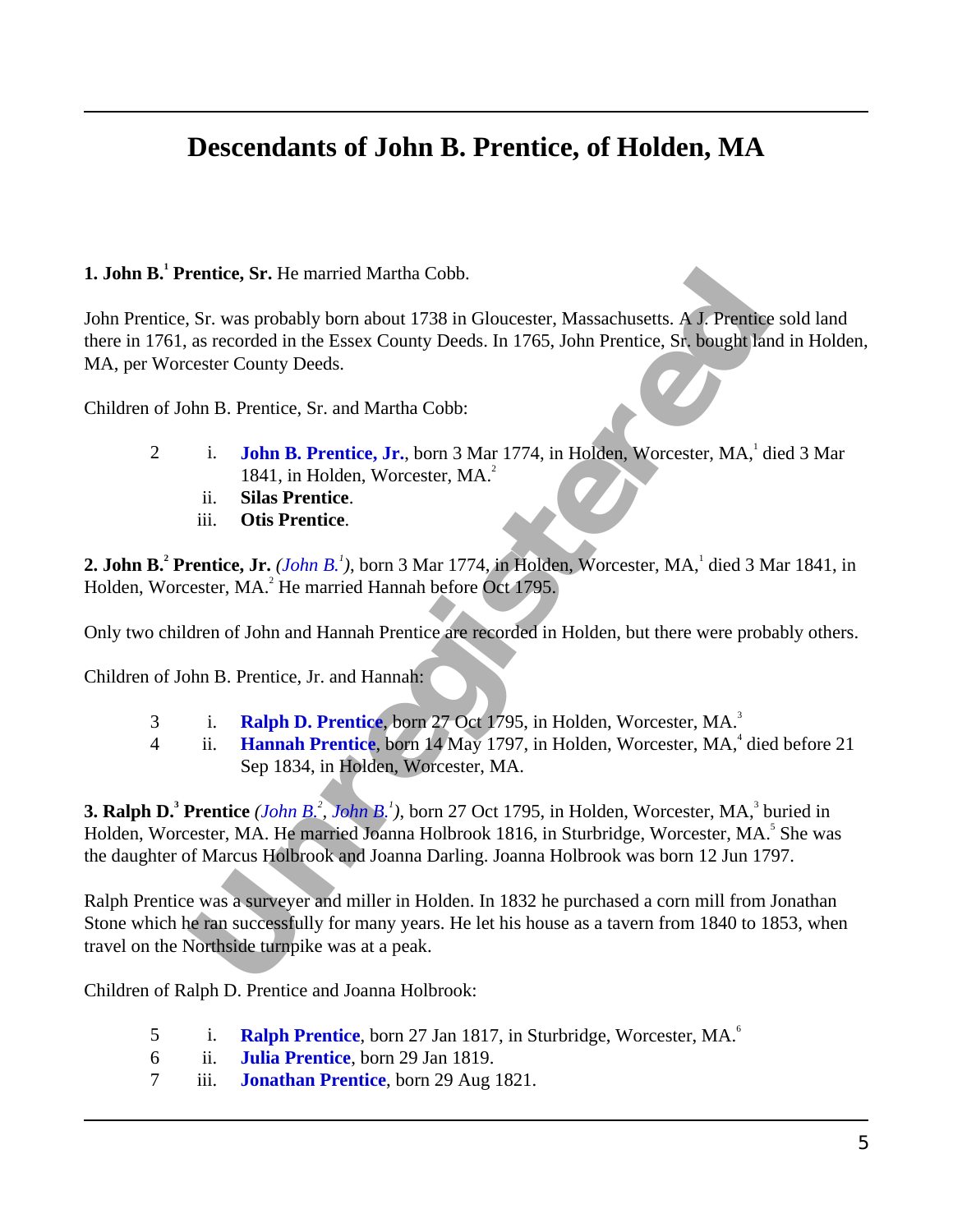- 8 iv. **[Jeremiah Prentice](#page-6-0)**, born Apr 1822.
- 9 v. **[Paul Prentice](#page-6-1)**, born 21 Aug 1823.
	- vi. **Joanna Prentice**, born 3 Jan 1826.

<span id="page-5-11"></span><span id="page-5-0"></span>**4. Hannah<sup>3</sup> Prentice** (*[John B.](#page-4-2)<sup>2</sup>, John B.<sup>1</sup>), born 14 May 1797, in Holden, Worcester, MA,<sup>4</sup> died before* 21 Sep 1834, in Holden, Worcester, MA. She married Clifton Smith, Sr.

The will of Hannah's father, dated Sep 21, 1834, refers to Hannah, "late of Holden".

<span id="page-5-21"></span><span id="page-5-20"></span><span id="page-5-19"></span><span id="page-5-16"></span>Children of Hannah Prentice and Clifton Smith, Sr.:

- i. **Joseph Smith**.
- ii. **Abijah Smith**.
- iii. **Isaac Smith**.
- iv. **Hannah Smith**.

<span id="page-5-18"></span>**Example Station (Example 2014)** 1834, refers to Hannah, "late of Holden"<br> **[U](#page-4-3)RBAN Station Smith.**<br> **U. Logical Station Smith.**<br> **U. Logical Smith.**<br> **U. Logical Smith.**<br> **U. Logical Smith.**<br> **U. Logical Smith.**<br> **5. Ralph<sup>4</sup> Prentice** (*Ralph D.<sup>3</sup>, John B.<sup>2</sup>, John B.<sup>1</sup>), born 27 Jan 1817, in Sturbridge, Worcester, MA.<sup>6</sup> He* married Catharine Smith 23 May 1838, in Sturbridge, Worcester, MA. 7 Catharine Smith was born 13 Jan 1819.

<span id="page-5-17"></span><span id="page-5-14"></span><span id="page-5-12"></span><span id="page-5-1"></span>Children of Ralph Prentice and Catharine Smith:

- i. **Joseph Prentice**, born 14 Aug 1839.
- ii. **Ralph Prentice, , Jr.**, born 14 May 1841.
- iii. **Catharine Prentice**, born 16 May 1842.

<span id="page-5-9"></span><span id="page-5-5"></span><span id="page-5-2"></span>**6. Julia<sup>4</sup> Prentice** *(Ralph D.<sup>3</sup> , John B.<sup>2</sup> , John B.<sup>1</sup> )*, born 29 Jan 1819. She married John Clark 25 Dec 1840. John Clark was born 3 Jan 1820.

<span id="page-5-6"></span><span id="page-5-4"></span>Children of Julia Prentice and John Clark:

- i. **John Clark**.
- ii. **James Clark**.
- iii. **Loren Clark**.

<span id="page-5-22"></span><span id="page-5-7"></span><span id="page-5-3"></span>**7. Jonathan<sup>4</sup> Prentice** (*Ralph D.<sup>3</sup>, John B.<sup>2</sup>, John B.<sup>1</sup>), born 29 Aug 1821. He married Diane Stone.* 

<span id="page-5-15"></span><span id="page-5-13"></span><span id="page-5-10"></span><span id="page-5-8"></span>Children of Jonathan Prentice and Diane Stone:

- i. **Stone Prentice**, born 21 Aug 1815.
- ii. **Jeremiah Prentice**.
- iii. **Catarina Prentice**.
- iv. **Kenneth Prentice**.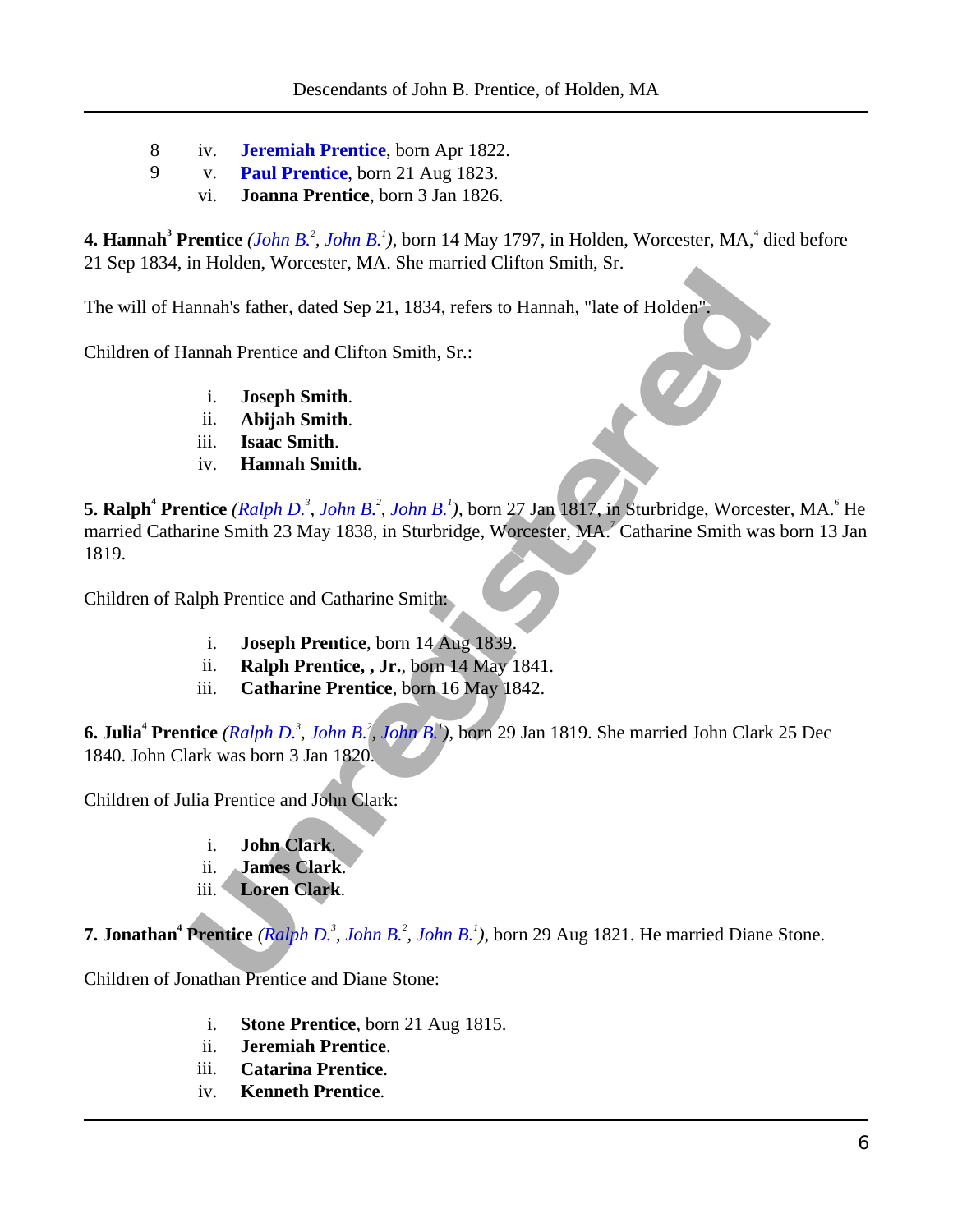<span id="page-6-3"></span><span id="page-6-0"></span>**8. Jeremiah<sup>4</sup> Prentice** *([Ralph D.](#page-4-3)<sup>3</sup> , [John B.](#page-4-1)<sup>2</sup> , [John B.](#page-4-2)<sup>1</sup> )*, born Apr 1822. He married Relief Baldwin May 1845.

<span id="page-6-16"></span>Children of Jeremiah Prentice and Relief Baldwin:

- i. **Relief Prentice**.
- ii. **Jeremiah Prentice**.
- iii. **Ida Prentice**.

<span id="page-6-4"></span><span id="page-6-1"></span>**9. Paul<sup>4</sup> Prentice** *(Ralph D.<sup>3</sup> , John B.<sup>2</sup> , John B.<sup>1</sup> )*, born 21 Aug 1823. He married Deborah Pratt 23 Jul 1850.

<span id="page-6-17"></span><span id="page-6-13"></span><span id="page-6-10"></span><span id="page-6-5"></span>Children of Paul Prentice and Deborah Pratt:

- i. **Abigail Prentice**. She married Jonathan Stone.
- ii. **Josephine Prentice**.
- 10 iii. **Paul Prentice**, born 23 Jun 1865.<sup>8</sup>
	- iv. **Jeduthan Prentice**.

<span id="page-6-11"></span><span id="page-6-9"></span>ii. **Ida Prentice.**<br>
iii. Ida Prentice.<br>
tie[s](#page-4-2) (Ralph D.<sup>2</sup>, John B.<sup>2</sup>, John B.<sup>2</sup>), born 21 Aug 1823. He married **Deborah** Pratt 2<br>
aul Prentice and Deborah Pratt:<br>
i. **Abigail Prentice.** She married Jonathan Stone.<br>
iii. **10. Paul<sup>5</sup> Prentice** (Paul<sup>4</sup>, Ralph D.<sup>3</sup>, John B.<sup>2</sup>, John B.<sup>1</sup>), born 23 Jun 1865.<sup>8</sup> He married Cynda Prentice 30 Aug 1886.

<span id="page-6-15"></span><span id="page-6-14"></span><span id="page-6-12"></span><span id="page-6-8"></span><span id="page-6-7"></span><span id="page-6-6"></span><span id="page-6-2"></span>Children of Paul Prentice and Cynda Prentice:

- i. **Ozero Prentice**.
- ii. **Hannah Prentice**.
- iii. **Paul Prentice**.
- iv. **John Prentice**.
- v. **Captain James Prentice**.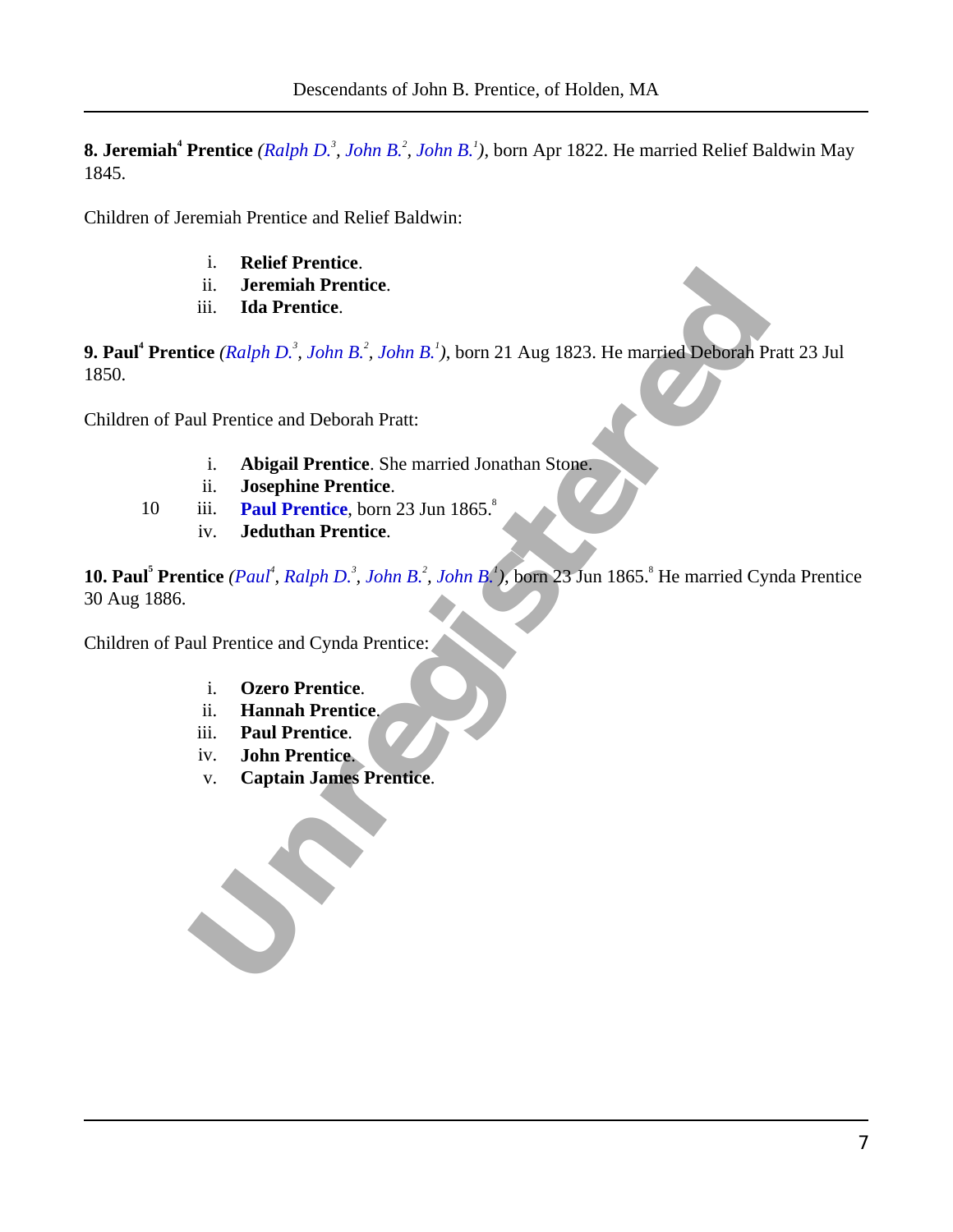## **Epilogue**

<span id="page-7-0"></span>This genealogy is entirely fictional and is supplied as an example for users to gain familiarity with Ancestral Author. The people presented here are not real, and any resemblance to actual people is coincidental.

The people presented here are not real, and any resemblance lowellance or<br>
and the people presented here are not real, and any resemblance is equal people :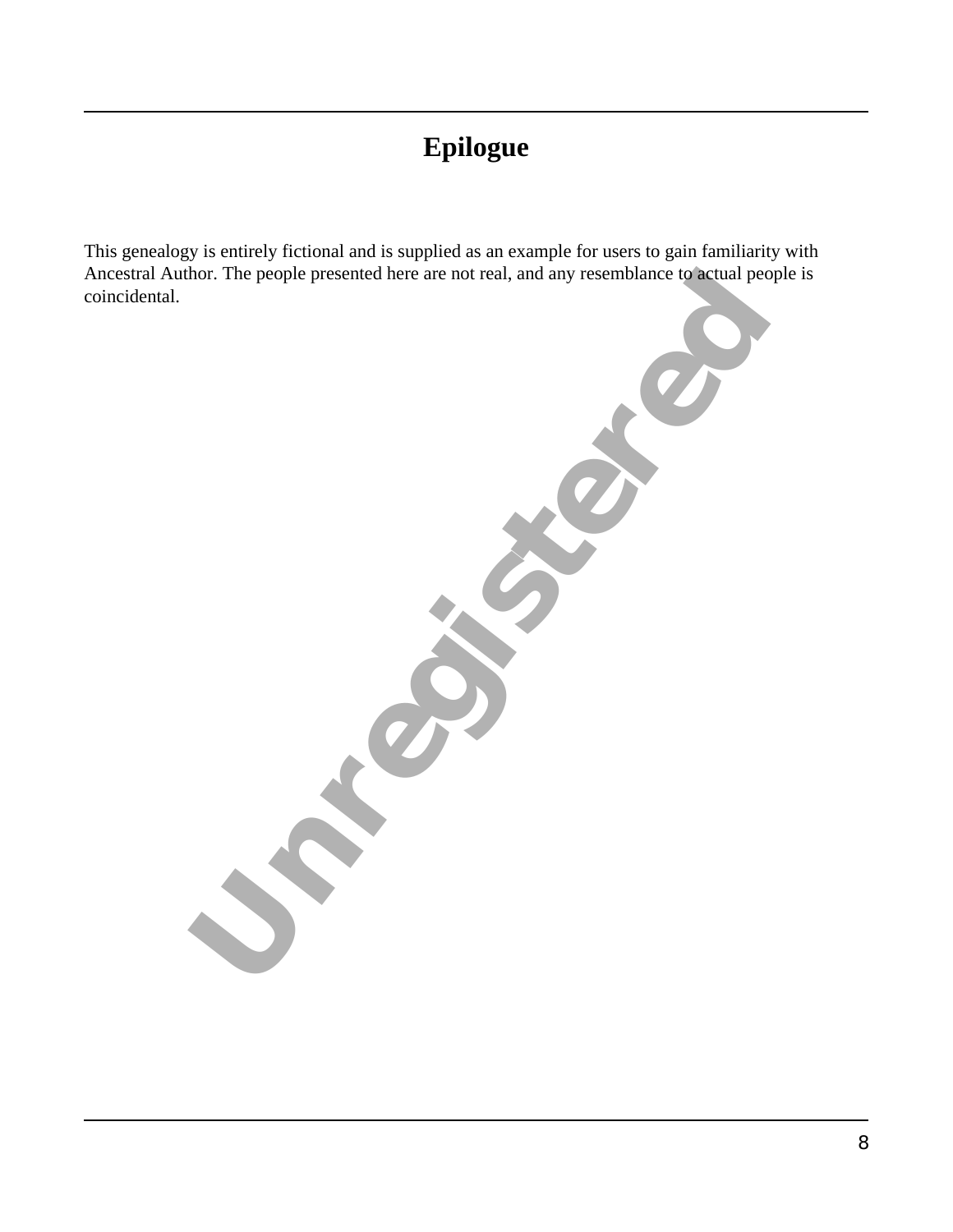#### <span id="page-8-0"></span>**Sources and Endnotes**

- 1. H. C. Baldwin, Vital Records of Holden to 1850, New England Historical and Genealogical Society, 1901, Pg 183.
- 2. H. C. Baldwin, Vital Records of Holden to 1850, New England Historical and Genealogical Society, 1901, Pg 32.
- 3. H. C. Baldwin, Vital Records of Holden to 1850, New England Historical and Genealogical Society, 1901, Pg 74.
- 4. H. C. Baldwin, Vital Records of Holden to 1850, New England Historical and Genealogical Society, 1901, Pg 335.
- 5. Paul S. Holbrook, Genealogy of General Jonathan Holbrook, of Bellingham and Medfield, Massachusetts, 1639 to 1870, Ancestral Publications, Boston, MA, 1871, Pg 335.
- 6. Paul S. Holbrook, Genealogy of General Jonathan Holbrook, of Bellingham and Medfield, Massachusetts, 1639 to 1870, Ancestral Publications, Boston, MA, 1871, Page 23.
- 7. Robert Milton Smith, Genealogy of Joseph Smith, 1789-1860, New York Genealogical Press, 1903, Page 14.
- 8. Paul Prentice, Jonathan Prentice Genealogy, Boston Genealogical Press, Boston, 1898, Page 31.